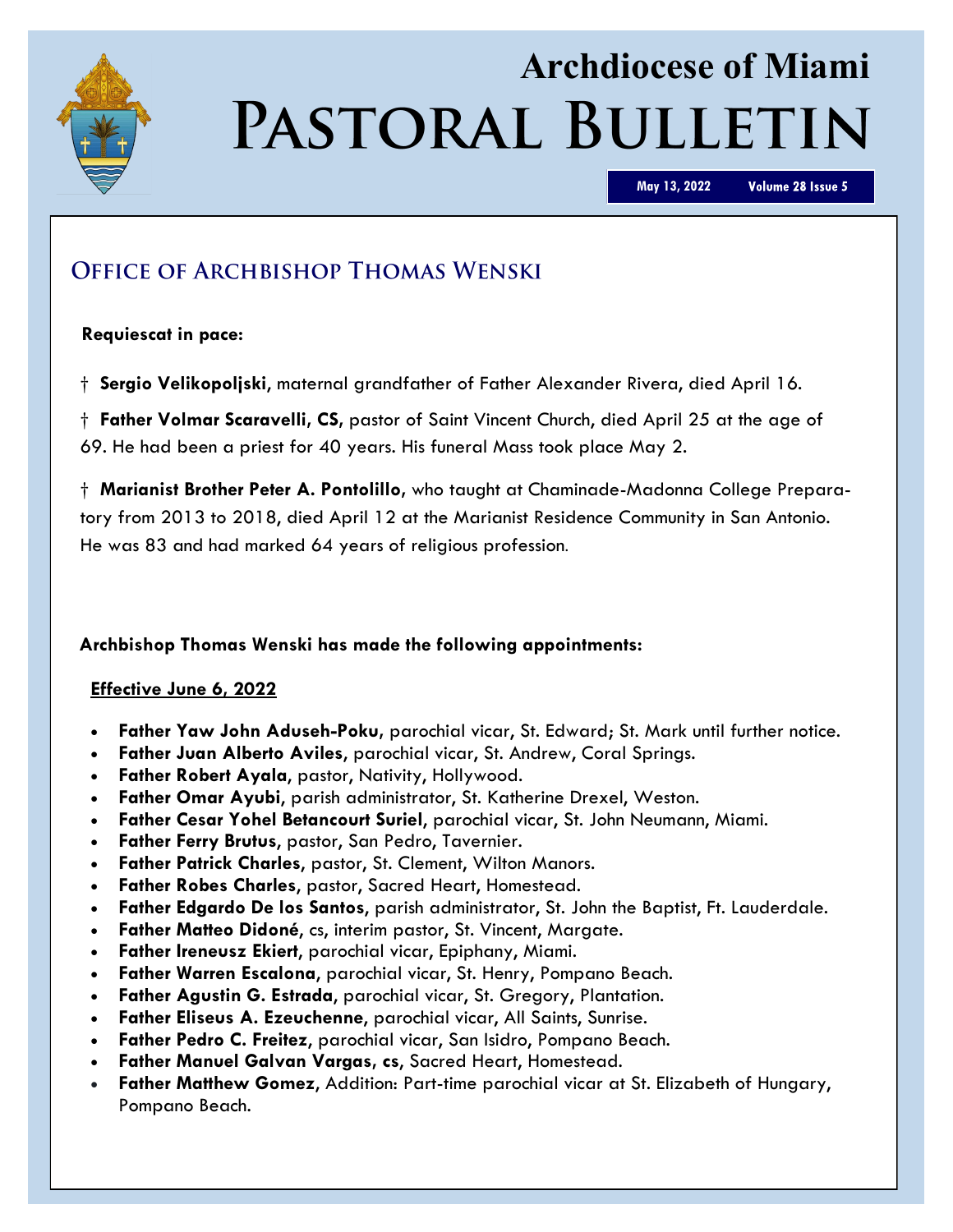## **OFFICE OF ARCHBISHOP THOMAS WENSKI (CONTINUED)**

### **Appointments (continued):**

- **Father Octavio Gomez**, parochial vicar, St. Maximilian Kolbe, Pembroke Pines
- **Father Adonis Gonzalez Betancourt**, parochial vicar, St. Thomas the Apostle, Miami.
- **Father Lazarus J. Govin**, pastor, St. Matthew, Hallandale Beach.
- **Father Joseph Jean-Louis**, parish administrator, Christ the King, Miami.
- **Father Franky Jean**, pastor, St. Stephen, Miramar.
- **Father Harry Loubriel**, pastor, Mary Help of Christians, Parkland.
- **Father Alexander Narvaez Valenzuela, S.J.**, parochial vicar, Our Lady of Guadalupe, Doral
- **Father Hector Perez**, parochial vicar, Our Lady of the Lakes, Miami Lakes.
- **Father Khiet Huu-Manh Pham**, St. Thomas Aquinas High School Faculty, in residence at Our Lady Queen of Martyrs, Ft. Lauderdale.
- **Msgr. Jean Pierre**, senior parochial vicar, Blessed Trinity, Miami Springs, until retirement Nov. 1, 2022.
- **Father Luis Rivera**, pastor, St. Maurice at Resurrection, Dania Beach.
- **Father Enzo Rosario Prendes**, parochial vicar, Sts. Peter and Paul, Miami.
- **Father Fenly E. Saint Jean**, parish administrator, St. Elizabeth of Hungary, Pompano Beach.
- **Father Juan Carlos Salazar**, parish administrator, St. Martha, Miami Shores.
- **Father Elkin Dario Sierra**, parochial vicar, St. Louis, Pinecrest.
- **Father Andrew James Tomonto**, parochial vicar, Church of the Little Flower, Coral Gables.

### **Other assignments/retirements:**

- **Most. Rev. Enrique Delgado**, Pastoral Center full time
- **Father Daniel Ryan Saunders**, Archbishop's Priest Secretary
- **Father Konrad Zaborowski, SDS**, St. John Vianney College Seminary, faculty
- **Msgr. Dariusz J. Zielonka,** Addition: Director of the Society for the Propagation of the Faith
- **Msgr. Terence Hogan**, retirement, and International Chaplain to the Patrons of the Arts, June 6, 2022
- **Msgr. Vincent Kelly**, retirement, June 6, 2022
- **Msgr. Jean Pierre**, retirement, Nov. 1, 2022
- **Father Juan Luis Sanchez**, retirement, June 6, 2022
- **Father David Zirilli, leave of absence until June 5, 2023**

*More assignments to come.*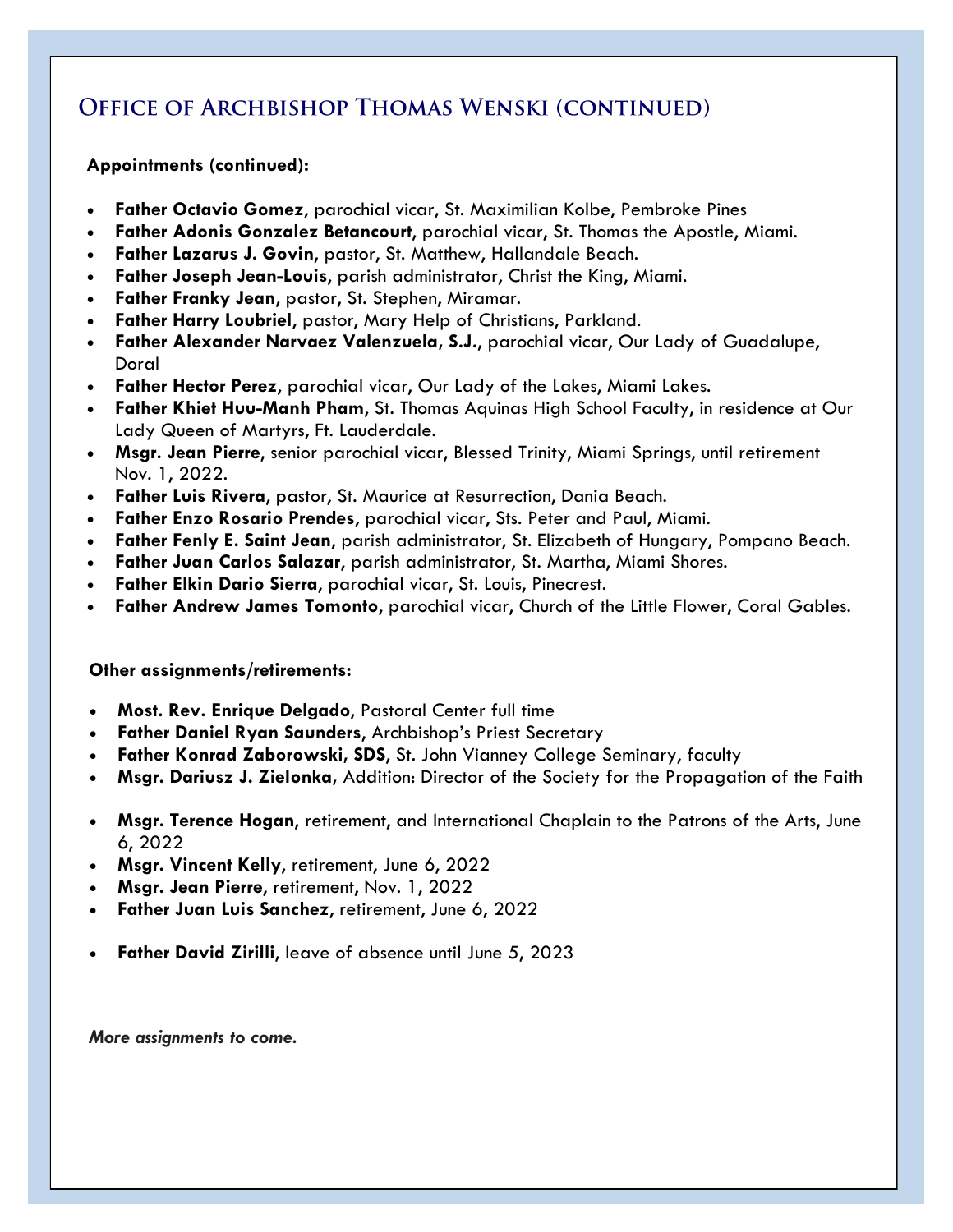### **OFFICE OF ARCHBISHOP THOMAS WENSKI (CONTINUED)**

**Fr. Hector Manuel Martinez Moya** is not a priest of the Archdiocese of Miami, never asked for the faculties, and is not authorized to function as a priest within the Archdiocese of Miami. He is a priest celebrating secret Masses and hearing confessions in Miami area. The Pastoral Center advises you against participation in his gatherings and liturgies.

**Fr. Rafael Antonio Abreu, OCD,** is prohibited from exercising sacred ministry therefore, he does not enjoy the faculties of the Archdiocese of Miami. Please contact the Chancery Office if he approaches your parish or any Lay Apostolic Movement.

#### *Lingua Ecclesiae* **intensive Latin course**

The Italian Institute for Classical Studies in Rome is offering an intensive immersive course in Living Latin for Ecclesiastics Aug. 28 – Sept. 24 in Rome or online. No prior knowledge of Latin required. For more information, contact [info@linguaecclesiae.com](mailto:info@linguaecclesiae.com)

### **Clergy Retreats for the 2021-22 season:**

Florida retreat offered: May 16–20: [https://www.ourladyofflorida.org/retreats-for-the](https://www.ourladyofflorida.org/retreats-for-the-priests-of-the-archdiocese-general/)[priests-of-the-archdiocese-general/.](https://www.ourladyofflorida.org/retreats-for-the-priests-of-the-archdiocese-general/) Register at: <https://www.ourladyofflorida.org/clergy/>

St. Paul Center Priest Conferences will feature talks by Scott Hahn, John Bergsma, Ralph Martin, Lawrence Feingold and Tim Gray. Cost is \$625 (includes room and board) and will be:

- July 18-22: Oglebay Resort and Conference Center, Wheeling, West Virginia
- Jan. 3-6, 2023: The Meritage Hotel and Spa (in partnership with the Napa Institute), CA

For more information or to register, visit <https://stpaulcenter.com/priests>

### **Boy Scouts of America**

The Archdiocese of Miami has a long history of supporting the Boy Scouts of America program as an integral part of our parish's Youth Ministries. As I am sure you have read, the national Boy Scout organization has filed for Chapter 11 bankruptcy protection because of many past claims of abuse. There have been no claims of abuse brought in connection with any scouting unit chartered by an ADOM entity.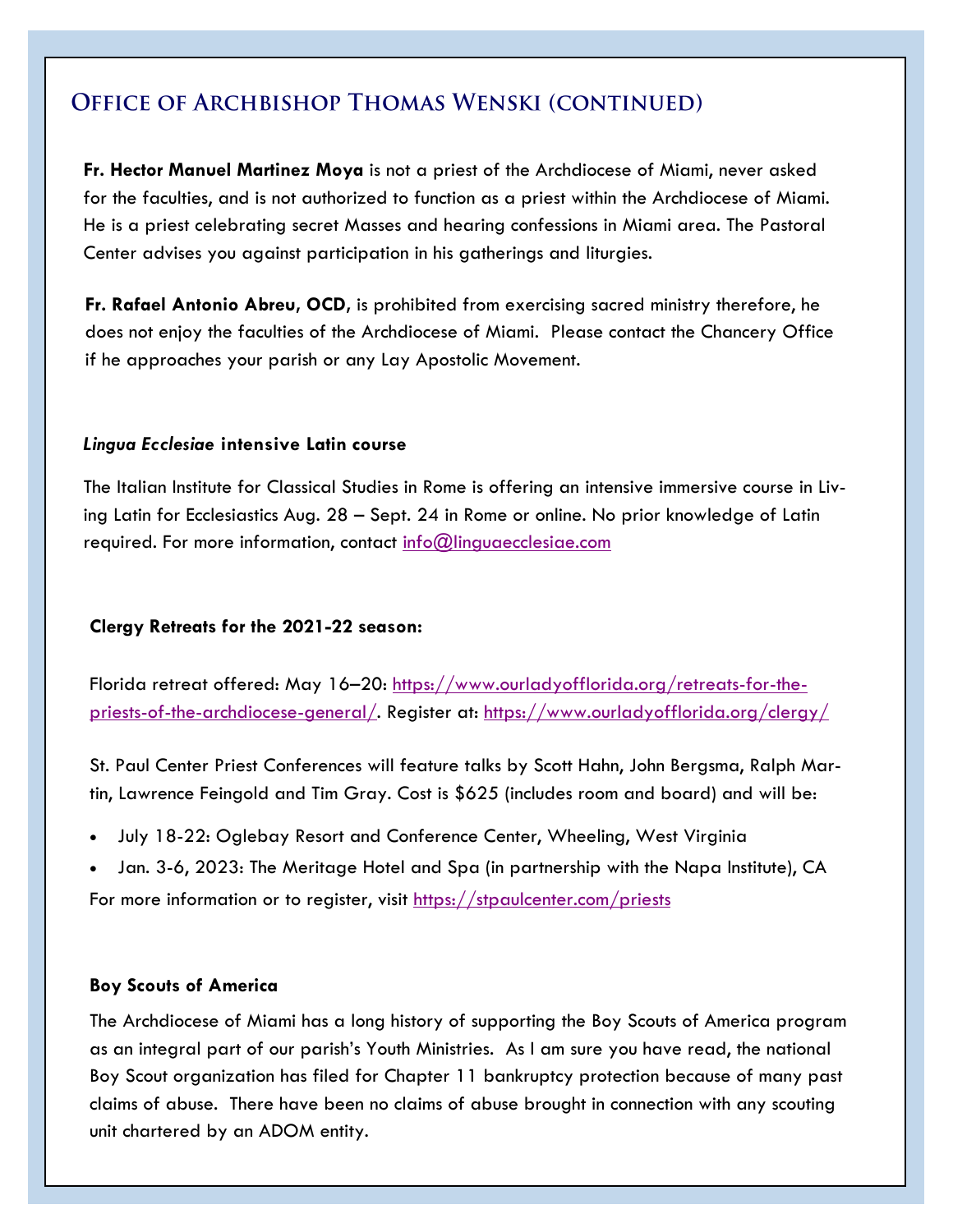### **OFFICE OF ARCHBISHOP THOMAS WENSKI (CONTINUED)**

The BSA bankruptcy case is ongoing and complicated and is being monitored by our attorneys and the Florida Conference of Catholic Bishops. In the meantime, we will continue to support those BSA units, both Cub Scouts and Boy Scouts that are already chartered in our parishes. However, for the time being, no new BSA units are to be chartered at any ADOM parish or school.

### **OFFICE OF SAFE ENVIRONMENT**

#### **Safe Environment USCCB audit**

The Safe Environment office will welcome the USCCB's independent auditors in the coming months. This is a good opportunity for everyone to check that they have an active and up to date Virtus account. This includes the reading of the monthly bulletins. The bulletins are sent directly to your Virtus account the first Sunday of each month. At the same time an email reminder is sent to the email address on your Virtus account. If you are not receiving the reminders, it is most likely that your computer security program or an application update is blocking it. Please see the instructions below to ensure you receive the reminders. Keep in mind, whether you see the reminders or not, the bulletins are sent directly to your Virtus account anyway. If your account has been suspended due to an excess of missed bulletins, or for assistance or questions regarding your Virtus account, contact Jan Rayburn at: [jrayburn@theadom.org.](mailto:jrayburn@theadom.org)

#### **Virtus Training Online**

You may register for the initial Virtus training session at [www.virtus.org.](http://www.virtus.org) Once the initial training is complete your account will be automatically activated. Continuing training is in the form of online monthly bulletins. For more information contact Jan Rayburn at [jrayburn@theadom.org.](mailto:jrayburn@theadom.org)

#### **Virtus Emails**

To help ensure VIRTUS Online messages are delivered properly to your Inbox (not spam or junk folders) -- please add [system@pub.virtus.org](mailto:system@pub.virtus.org) -- to your Address Book and/or Safe List. If you follow these directions (adding [system@pub.virtus.org](mailto:system@pub.virtus.org) to your Address Book and/or Safe List), but reminders default to your **spam** folder -- or you do not receive your reminders at all - we recommend that you check directly with your email provider to see if they are blocking or otherwise affecting delivery of email communications from VIRTUS Online [\(system@pub.virtus.org\)](mailto:system@pub.virtus.org) to your email account.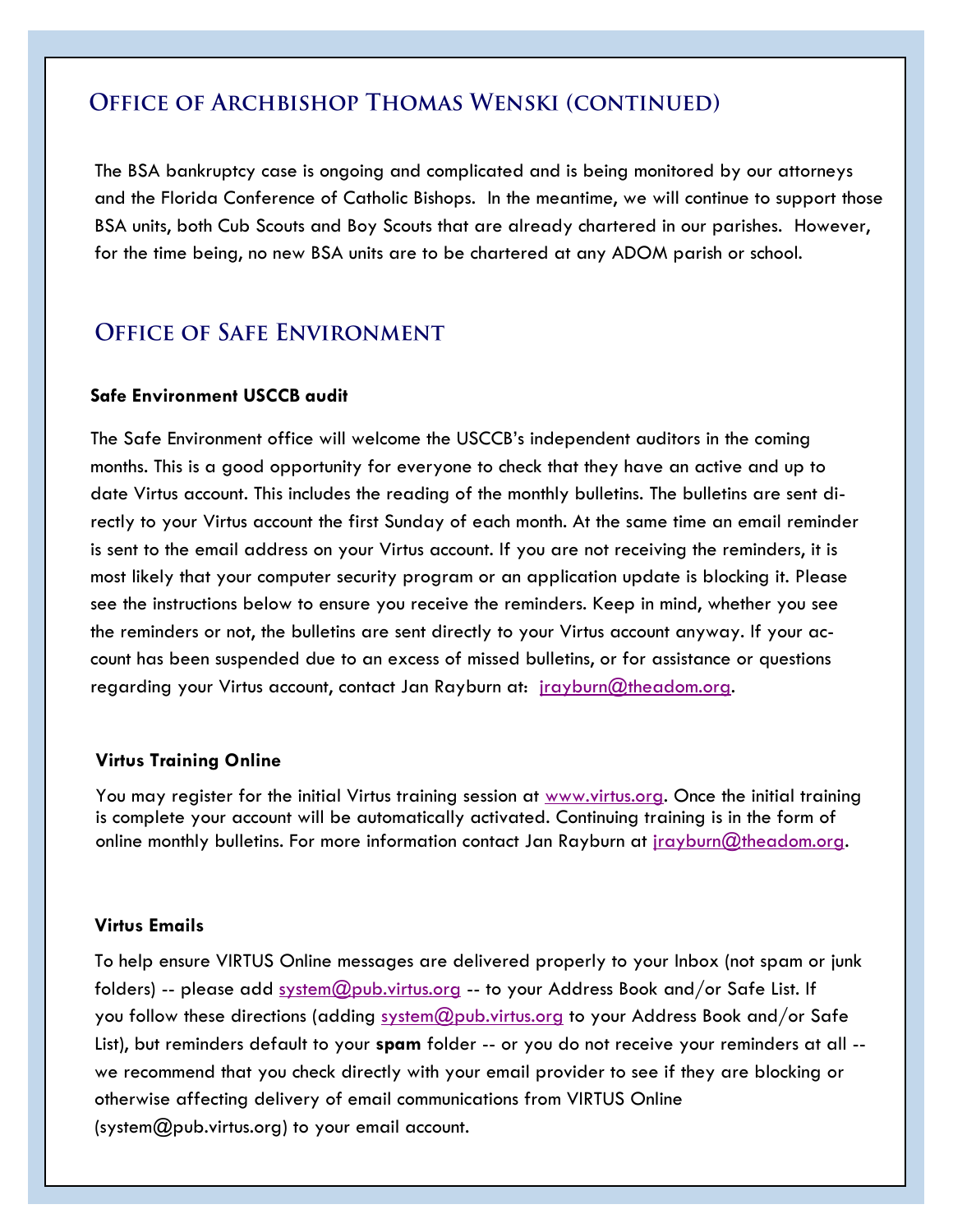# **OFFICE OF MARRIAGE AND FAMILY LIFE**

### **Natural Family Planning: Creighton Model Introductory Session**

Please join us for an introductory session of Natural Family Planning "Creighton Model" to prepare for your new marriage or for marriage enrichment and learn a medically safe, morally acceptable, and highly effective method of both postponing and achieving pregnancy.

- **Spanish Session:** May 17, 2022 at 7:30 pm (Online) Register at:<https://conta.cc/3KBAqNf>
- **English Session:** May 19, 2022 at 7:30 pm (Online) Register at:<https://conta.cc/3rMkFKY>

For more information, contact Adriana Perez, Coordinator of Marriage Ministries, at [aperez@theadom.org](mailto:aperez@theadom.org) or 305-762-1236.

### **Retrouvaille Weekend for Couples**

Retrouvaille is for couples who need or want to rekindle and strengthen their marriage or get it back on track. It is also for couples who may be cold and distant, and believe that there is no hope for their marriage. The program helps couples that are struggling in their marriage, even those who are considering marriage separation or who are already separated or divorced. We welcome couples of ALL ages, regardless of how long they have been married, or have been in trouble. Retrouvaille has helped heal tens of thousands of marriages worldwide. The next event will be:

- Friday, July 15 in Spanish
- Friday, Sept. 30 in English

For more information, contact the Registration Team at 305-915-4607, email [miami@retrouvaille.org](mailto:miami@retrouvaille.org) or visit [HelpOurMarriage.com](http://helpourmarriage.com/)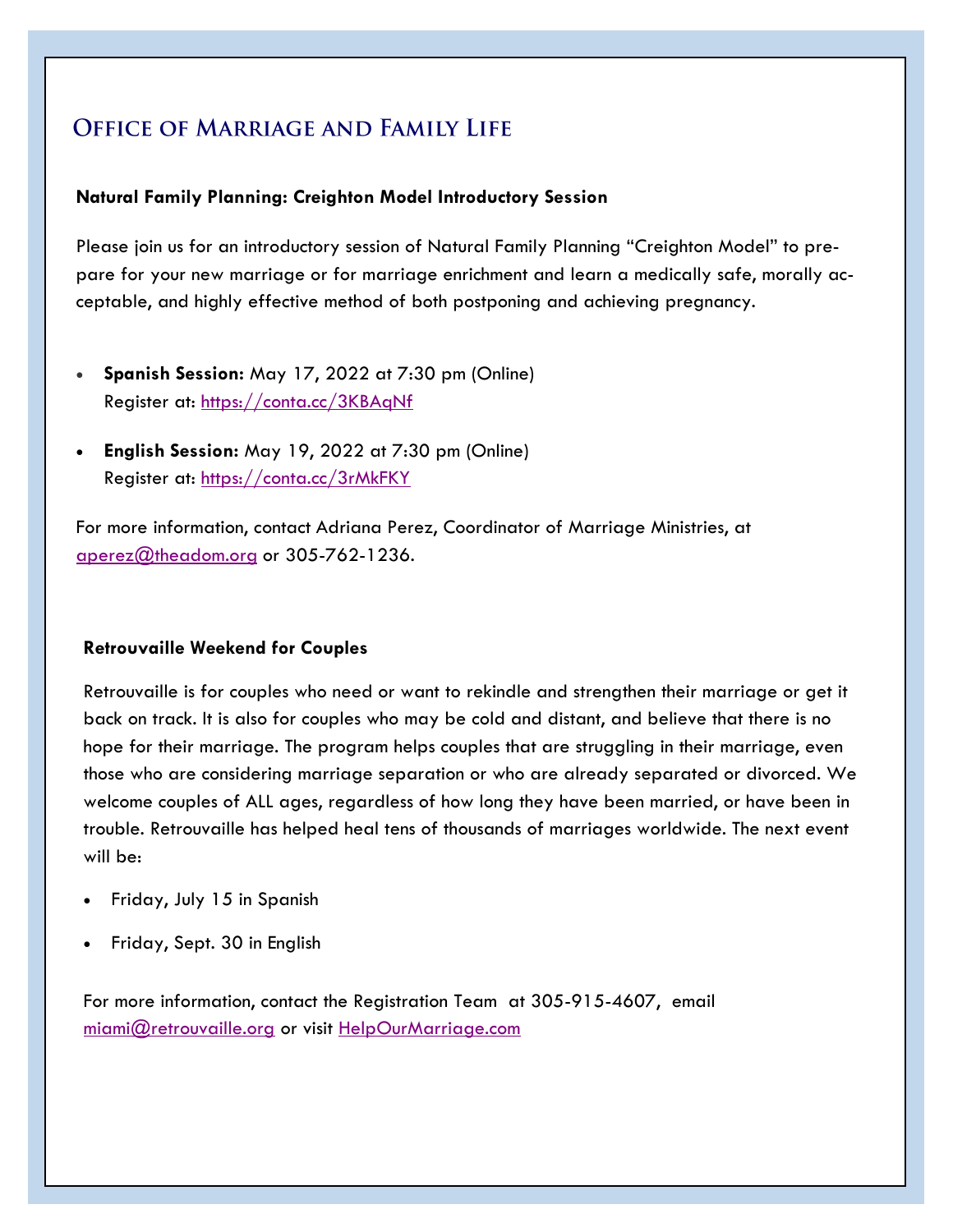### OFFICE OF MARRIAGE AND FAMILY LIFE (CONTINUED)

**Transformed in Love** is a marriage preparation program which uses a house-building metaphor to illustrate the concepts of establishing and nurturing marriage and family life. It includes many topics that contribute to building a marriage for a lifetime.

Please note that couples must attend both sessions to receive their certificate. Remember to **inform your Priest** in advance that you are attending the "Transformed in Love Group Marriage Preparation Program."

• Saturday, June 4 & Sunday, June 5 (8:30 a.m. to 5:30 p.m.) in **Spanish.** Location: San Isidro Catholic Church, 2310 Dr Martin Luther King Blvd, Pompano Beach. Register at: [https://](https://conta.cc/34yFAJg) [conta.cc/34yFAJg](https://conta.cc/34yFAJg)

### **Family Faith Festival (World Meeting of Families Miami Chapter)**

Please join us as we celebrate the World Meeting of Families locally with a Family Faith Festival on Saturday, June 25 from 12 to 5 p.m. at Our Lady of Guadalupe Church, Doral. All families are welcome to share in a fun day filled with faith activities and family fellowship. Archbishop Wenski will celebrate mass at 5pm. Register at: [https://conta.cc/3KbiNDo.](https://conta.cc/3KbiNDo) For more information, contact Allan Caballero, Director of Marriage and Family Life, at [acaballe](mailto:acaballero@theadom.org)[ro@theadom.org](mailto:acaballero@theadom.org) or 305-757-1189.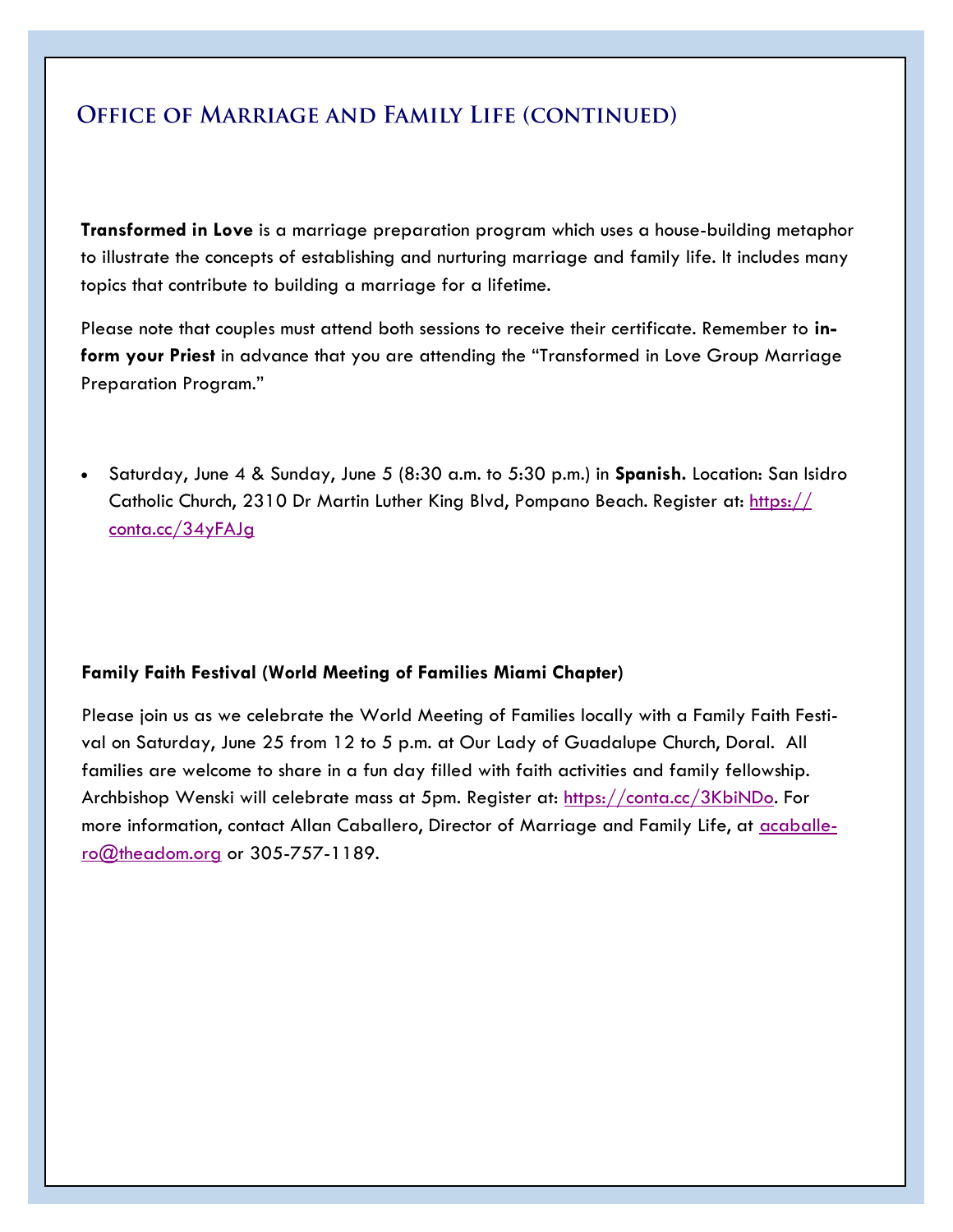### **OFFICE OF RESPECT LIFE**

#### **Parish Baby Bottle Drives**:

Each parish in the Archdiocese is assigned to one of the Pregnancy Help Center locations for collaboration and support, which includes hosting an annual Baby Bottle Drive coordinated by pastor-appointed Respect Life Parish Representative. In addition to raising the funds necessary to operate the Pregnancy Help Centers, when each parishioner receives and fills a baby bottle, it helps raise awareness about the *Gospel of Life* and promotes personal commitment to building a culture of life and love within our parish communities. To participate in your parish's bottle drive by making an online donation, visit [respectlifemiami.org/baby-bottle-drive.](https://respectlifemiami.org/baby-bottle-drive) For more information and to schedule a Baby Bottle Drive in your parish, contact [rbrady@theadom.org.](mailto:rbrady@theadom.org)

### **OFFICE OF CATHOLIC SCHOOLS**

#### **Employment Opportunity – Coordinator of School Finance**

The Office of Catholic Schools for the Archdiocese is seeking applicants for the role of Coordinator of School Finance. This role focuses on supporting Catholic schools in budgeting, scholarship application, financial planning, and other important tasks. Applicants must have a background in finance or accounting (school experience preferred). For more information, visit the Archdiocesan Human Resources website at [https://www.miamiarch.org/CatholicDiocese.php?](https://www.miamiarch.org/CatholicDiocese.php?op=Job_Openings) [op=Job\\_Openings](https://www.miamiarch.org/CatholicDiocese.php?op=Job_Openings)

### **OFFICE OF CANONICAL AFFAIRS**

#### **Courage and EnCourage Conference**

This national annual conference, featuring the theme, "Lord, Teach Us to Pray," will take place July 28-31 at the Conference Center of the University of St. Mary of the Lake in Mundelein, Illinois. Courage and EnCourage International is an apostolate that offers support for those who experience same-sex attractions and their loved ones. In person and Zoom Conference options available. For more information, pricing and a list of presenters, visit: [www.courageRC.org/conference2022/](https://couragerc.org/conference2022/)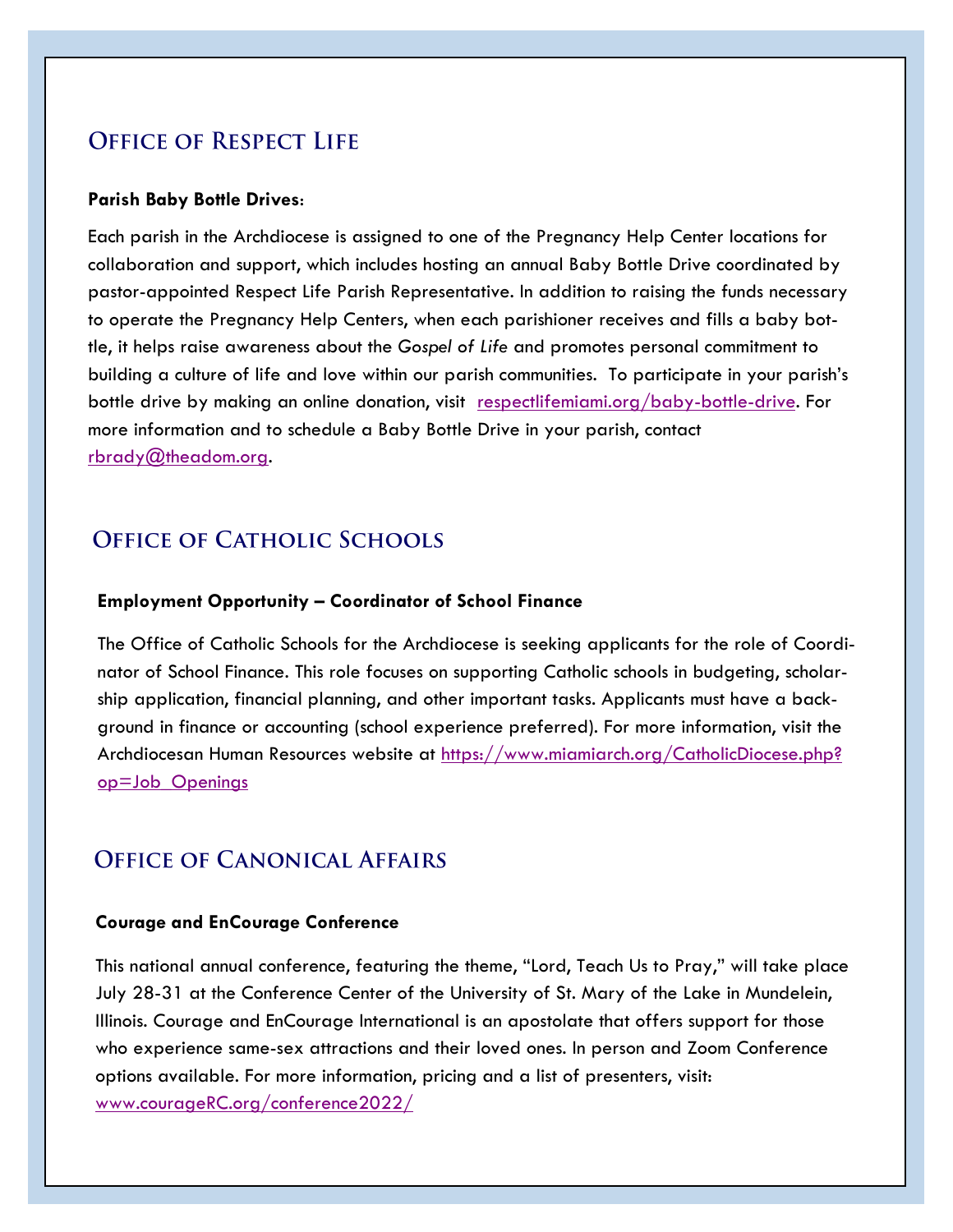### **OFFICE OF DETENTION MINISTRY**

#### **Volunteers Needed**

The Office of Detention Ministry of the Archdiocese of Miami is looking for priests and lay volunteers for one of the 30 correctional facilities in Miami-Dade. For more information, please email Deacon Edgardo Farias at efarias@theadom.org.

### **CATHOLIC CHARITIES**

**Unaccompanied Refugee Minors Program** is looking for adults to become foster parents to refugee minors. The requirements to be a foster parent include:

- Be at least 21 years old
- Be able to provide adequate bedroom space and a separate bed for each foster child
- Have reliable transportation
- Be willing to participate in a 30-hour free training
- Be prepared for adults in your household to undergo complete background checks
- Be able to meet basic resources to support the household.

Catholic Charities provides 24-hour case management, monthly stipend to help with the care of the refugee minor or youth, continuing education and more. For more information, call 305-883-3383 or visit [www.ccadm.org](http://www.ccadm.org) 

### **OFFICE OF COMMUNICATIONS**

### **Follow the Archdiocese of Miami on Social Media:**

Please include in your Parish Bulletin

*Facebook:* [@ArchdioceseofMiami](https://www.facebook.com/ARCHDIOCESEofMIAMI) | *Twitter:* [@CatholicMiami](https://twitter.com/CatholicMiami) | *Instagram:*[@CatholicMiami](https://www.instagram.com/catholicmiami/)